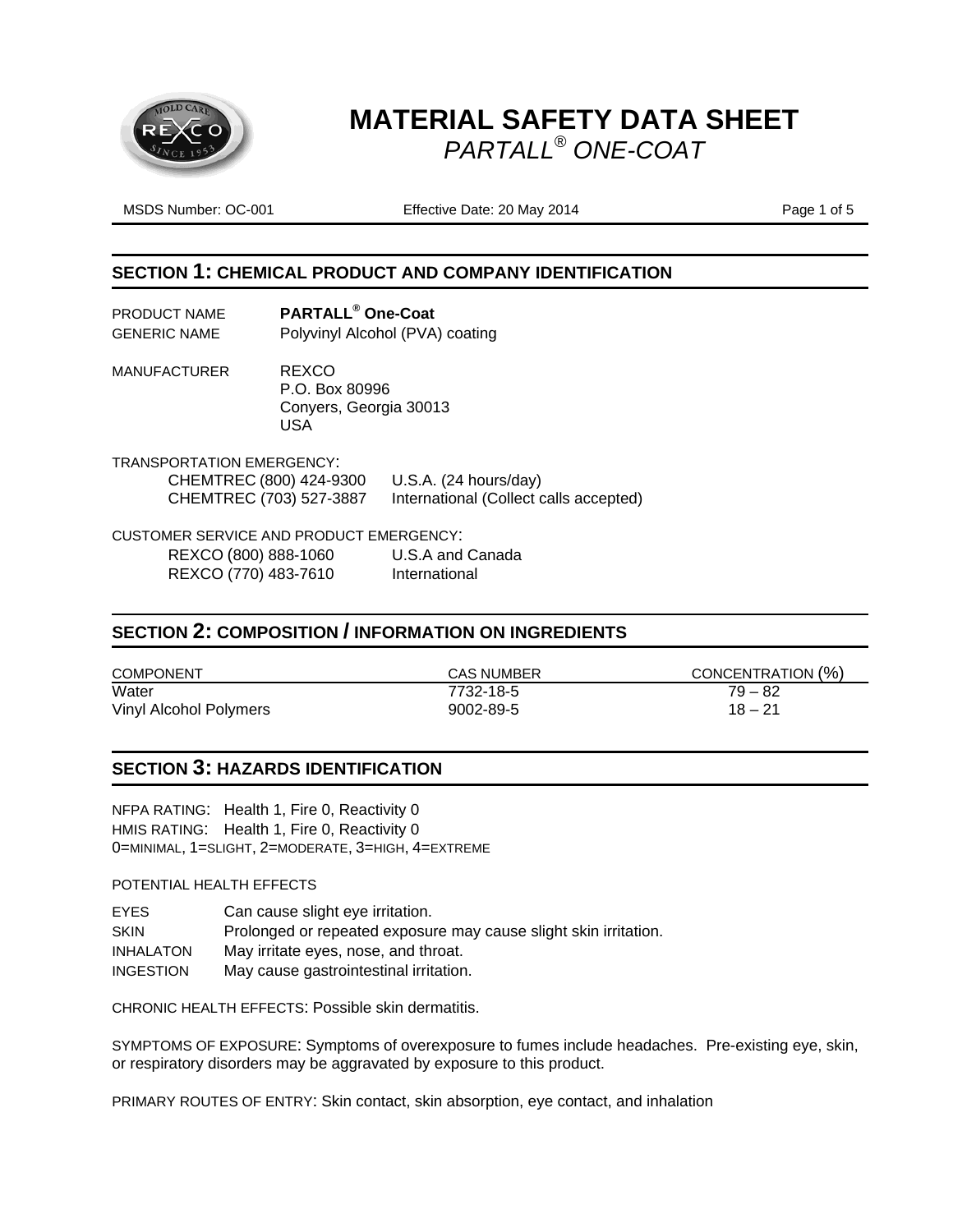

MSDS Number: OC-001 **Effective Date: 20 May 2014** Page 2 of 5

CANCER INFORMATION: Neither this product nor any of its components is listed as a carcinogen or partial carcinogen by the following agencies: the National Toxicology Program, the International Agency for Research on Cancer, and the Occupational Safety and Health Administration.

#### **SECTION 4: FIRST AID MEASURES**

| <b>EYES</b><br><b>SKIN</b> | Flush immediately with cold water for 15 minutes and seek medical attention.<br>Remove contaminated clothing and wash affected area with soap and hot water. If irritation<br>from contact persists, seek medical attention. Launder contaminated clothing – including<br>shoes - prior to reuse. |
|----------------------------|---------------------------------------------------------------------------------------------------------------------------------------------------------------------------------------------------------------------------------------------------------------------------------------------------|
| <b>INHALATON</b>           | If light-headed or having difficulty breathing, expose individual to fresh air and/or oxygen. If<br>breathing stops, begin artificial respiration and seek immediate medical attention.                                                                                                           |
| <b>INGESTION</b>           | Seek immediate medical attention. Only induce vomiting if directed to do so by medical<br>personnel. If vomiting occurs spontaneously, keep victim's head below hips to prevent<br>aspiration into lungs. If possible, do not leave victim unattended.                                            |

## **SECTION 5: FIRE FIGHTING MEASURES**

| FLASH POINT / METHOD:                  | >200 °F (>93 °C) / Tagliabue Closed Cup method (TCC)  |
|----------------------------------------|-------------------------------------------------------|
| AUTO IGNITION TEMPERATURE:             | 670 °F (354 °C)                                       |
| FLAMMABLE LIMITS IN AIR (% BY VOLUME): | LEL Lower: Not Applicable / UEL Upper: Not Applicable |
| FIRE AND EXPLOSION HAZARDS:            | Not Applicable                                        |
|                                        |                                                       |

EXTINGUISHING MEDIA: Use dry chemicals,  $CO<sub>2</sub>$ , water fog, water spray, or foam.

FIRE FIGHTING INSTRUCTIONS: Wear a NIOSH-approved self contained breathing apparatus in positive pressure mode and full bunker gear. Water may be unsuitable as an extinguishing media but helpful in keeping adjacent containers cool in order to prevent container rupture. Avoid spreading burning liquid with water used for cooling purposes.

### **SECTION 6: ACCIDENTAL RELEASE MEASURES**

IN CASE OF SPILL: Persons involved in clean-up should wear personal protection equipment. Stop spill at source and prevent from spreading. Flush spilled material into suitable retaining areas or containers. Small amounts of spilled material may be absorbed with any standard absorbent. If run-off occurs, notify proper authorities as required. Place in chemical waste container and dispose of in accordance with local, state, and federal regulations.

*CAUTION! FLOORS COVERED WITH RESIDUAL MATERIAL BECOME EXTREMELY SLIPPERY WHEN WET.*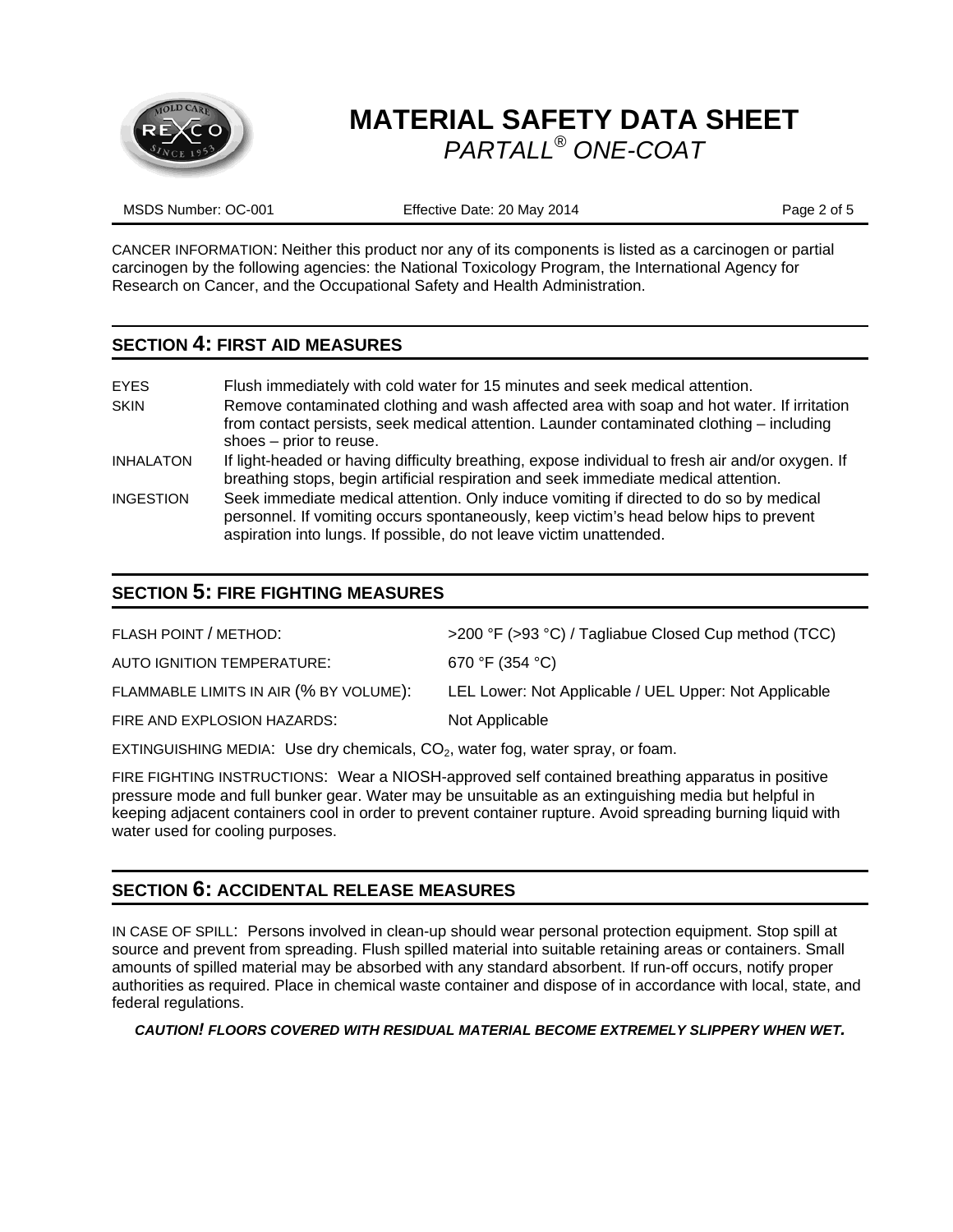

MSDS Number: OC-001 **Effective Date: 20 May 2014** Page 3 of 5

#### **SECTION 7: HANDLING AND STORAGE**

Store in a cool, dry location – do not allow material to freeze. If freezing occurs, allow material to thaw completely and agitate thoroughly prior to use. Keep container tightly closed when not in use to prevent drying out of material.

Repack only into high-density polyethylene (HDPE). Containers used for repackaging should be thoroughly tested for long-term product compatibility before use. All new containers must exhibit product labels required for proper identification, safety, handling, and storage. Empty containers may contain product residue such as vapors – continue to observe proper handling and storage precautions.

## **SECTION 8: EXPOSURE CONTROLS / PERSONAL PROTECTION**

EYE PROTECTION: Safety glasses, goggles, or face shield are advised. Eye washes are recommended for work areas.

SKIN PROTECTON: Wear impervious gloves, clothing, and shoes to prevent skin contact. Safety showers are recommended for work areas. Remove contaminated clothing and wash in hot water and soap prior to reuse.

RESPIRATORY PROTECTION: Exposure levels should be kept below the PEL or TLV for this product. If exposure exceeds recommended levels, use of NIOSH-approved cartridge respirator or gas mask is advised. Engineering controls should be implemented if necessary to reduce exposure.

ENGINEERING CONTROLS: Provide sufficient general and/or local exhaust (explosion-proof ventilation) to keep exposure below PEL or TLV.

| <b>EXPOSURE GUIDELINES</b>        |                               |                                                |
|-----------------------------------|-------------------------------|------------------------------------------------|
| <b>COMPONENT</b>                  | OSHA PEL                      | <b>ACGIH TLV</b>                               |
| Water                             | None Established              | None Established                               |
| Vinyl Alcohol Polymers            | None Established              | None Established                               |
| PEL = PERMISSIBLE EXPOSURE LIMITS | $TLV = THRESHOLD LIMIT VALUE$ | TWA = TIME WEIGHTED AVERAGE $(8 \text{ HOLR})$ |

### **SECTION 9: PHYSICAL AND CHEMICAL PROPERTIES**

APPEARANCE: Clear Liquid SPECIFIC GRAVITY (H<sub>2</sub>O=1): 1.05 ODOR: Neutral VAPOR PRESSURE (mm Hg): 0.5 BOILING POINT: >200 °F (>93 °C) VAPOR DENSITY (AIR=1): 5.0 MELTING POINT: Not Applicable SOLUBILITY IN WATER: Complete V.O.C. (BY % CALCUATION): <10 g/L REACTIVITY IN WATER: No V.O.C. = VOLATILE ORGANIC CONTENT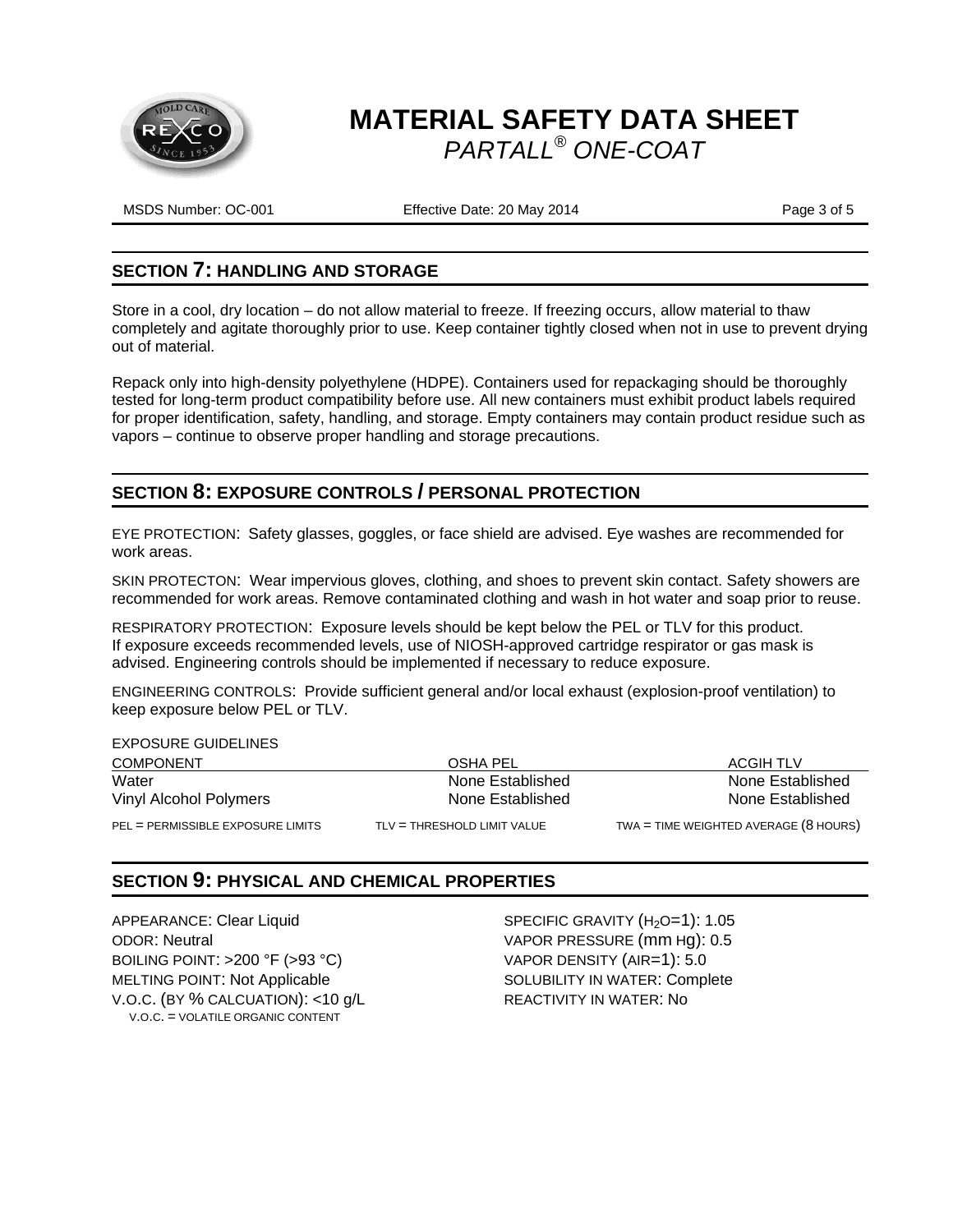

MSDS Number: OC-001 Effective Date: 20 May 2014 Page 4 of 5

### **SECTION 10: STABILITY AND REACTIVITY**

STABILITY: Stable

CONDITIONS TO AVOID: No specific recommendations.

INCOMPATIBILITY: Incompatible with strong oxidizing agents, such as chlorine bleach.

HAZARDOUS DECOMPOSITION: Thermal decomposition in the presence of air may yield carbon monoxide and/or carbon dioxide.

HAZARDOUS POLYMERIZATION: Will not occur

## **SECTION 11: TOXICOLOGICAL INFORMATION**

No data available specific to this product. Following is data as pertains to one or more major ingredients:

EYES: No data

SKIN: Acute Dermal LD50 (Rabbit): >7490 mg/kg

INHALATION: LC50 (Rat): No data

INGESTION: Acute Oral LD50 (Rat): 23854 mg/kg

### **SECTION 12: ECOLOGICAL INFORMATION**

Product would not be expected to cause damage to the environment and is inherently biodegradable.

### **SECTION 13: DISPOSAL CONSIDERATIONS**

Waste material may be incinerated at an approved facility where permitted under appropriate Federal, State, and Local regulations.

## **SECTION 14: TRANSPORT INFORMATION**

| DOT CLASSIFICATION:         | This product is not regulated for transportation. |
|-----------------------------|---------------------------------------------------|
| ICAO / IATA CLASSIFICATION: | This product is not regulated for transportation. |
| IMDG CLASSIFICATION:        | This product is not regulated for transportation. |